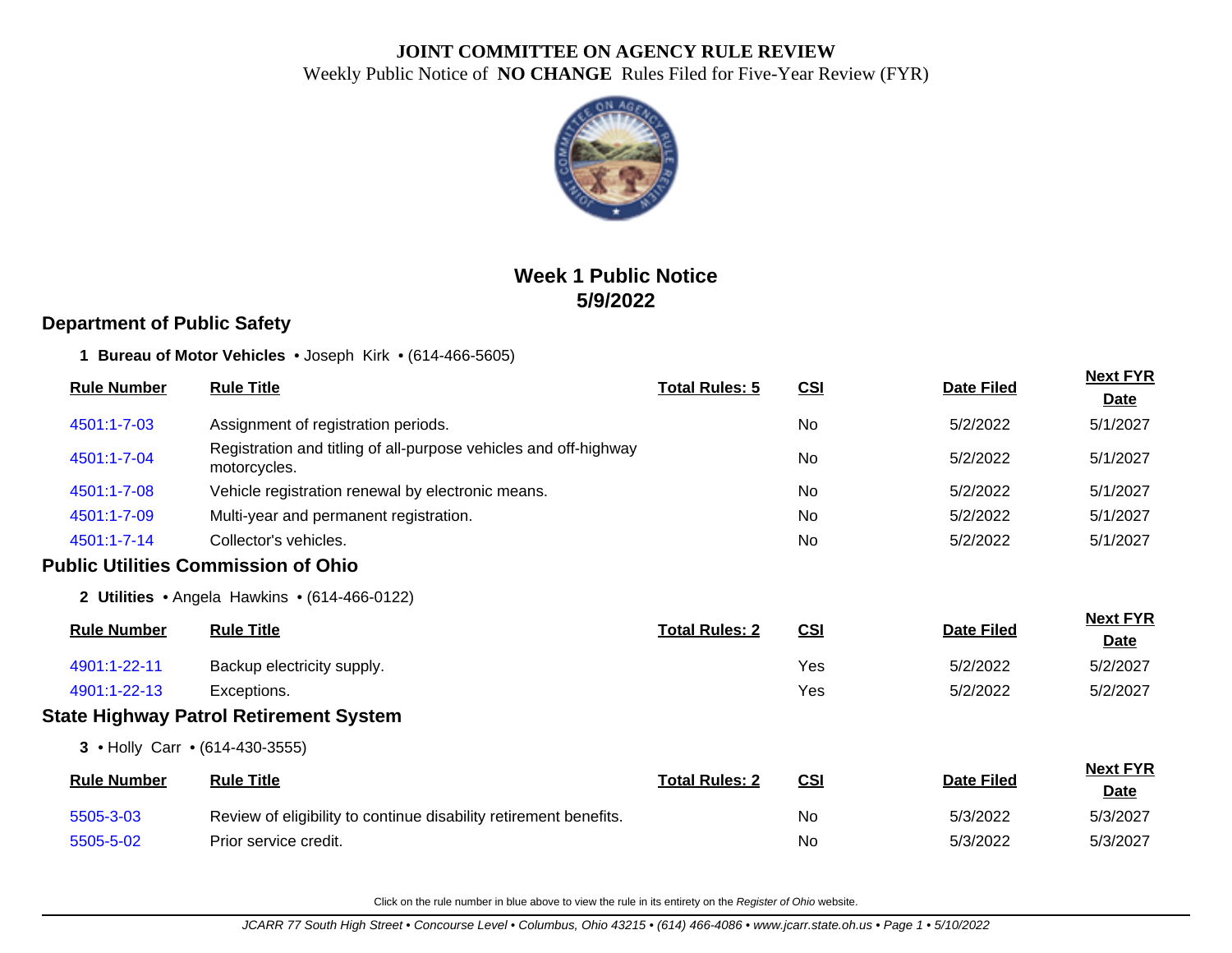## **Week 2 Public Notice 5/9/2022**

#### **Attorney General**

**4 Consumer Protection** • Corey Jordan • (614-387-4269)

| <b>Rule Title</b>                                                         | <b>Total Rules: 10</b> | <u>CSI</u> | <b>Date Filed</b> | <b>Next FYR</b><br><b>Date</b> |
|---------------------------------------------------------------------------|------------------------|------------|-------------------|--------------------------------|
| Construction and purpose of rules; severability; definitions.             |                        | No         | 4/28/2022         | 4/28/2027                      |
| Refinancing a low rate mortgage.                                          |                        | No         | 4/28/2022         | 4/28/2027                      |
| Instructing consumer to ignore information.                               |                        | No         | 4/28/2022         | 4/28/2027                      |
| Recommending default.                                                     |                        | No         | 4/28/2022         | 4/28/2027                      |
| Improperly influencing appraiser.                                         |                        | No         | 4/28/2022         | 4/28/2027                      |
| Debt collection agreements.                                               |                        | No         | 4/28/2022         | 4/28/2027                      |
| Reasonable, tangible net benefit.                                         |                        | No         | 4/28/2022         | 4/28/2027                      |
| Unconscionable terms in home mortgage loans.                              |                        | No         | 4/28/2022         | 4/28/2027                      |
| Distribution and receipt of home mortgage loan informational<br>document. |                        | <b>No</b>  | 4/28/2022         | 4/28/2027                      |
| Limitation on advance payments.                                           |                        | No         | 4/28/2022         | 4/28/2027                      |
|                                                                           |                        |            |                   |                                |

#### **State Board of Registration for Professional Engineers and Surveyors**

**5** • John F. Greenhalge • (614-466-3651)

| <b>Rule Number</b> | <b>Rule Title</b>          | <b>Total Rules: 46</b> | CSI | <b>Date Filed</b> | <b>Next FYR</b> |
|--------------------|----------------------------|------------------------|-----|-------------------|-----------------|
|                    |                            |                        |     |                   | <b>Date</b>     |
| 4733-1-01          | Notice for change of rule. |                        | Yes | 4/25/2022         | 4/25/2027       |
| 4733-1-02          | Name.                      |                        | Yes | 4/25/2022         | 4/25/2027       |
| 4733-1-03          | Headquarters.              |                        | Yes | 4/25/2022         | 4/25/2027       |
| 4733-1-04          | Board seal.                |                        | Yes | 4/25/2022         | 4/25/2027       |
| 4733-3-01          | The chairperson.           |                        | Yes | 4/25/2022         | 4/25/2027       |
| 4733-3-02          | The vice-chairperson.      |                        | Yes | 4/25/2022         | 4/25/2027       |
| 4733-3-03          | The secretary.             |                        | Yes | 4/25/2022         | 4/25/2027       |
| 4733-3-04          | The executive director.    |                        | Yes | 4/25/2022         | 4/25/2027       |
| 4733-3-05          | Vacancies.                 |                        | Yes | 4/25/2022         | 4/25/2027       |
|                    |                            |                        |     |                   |                 |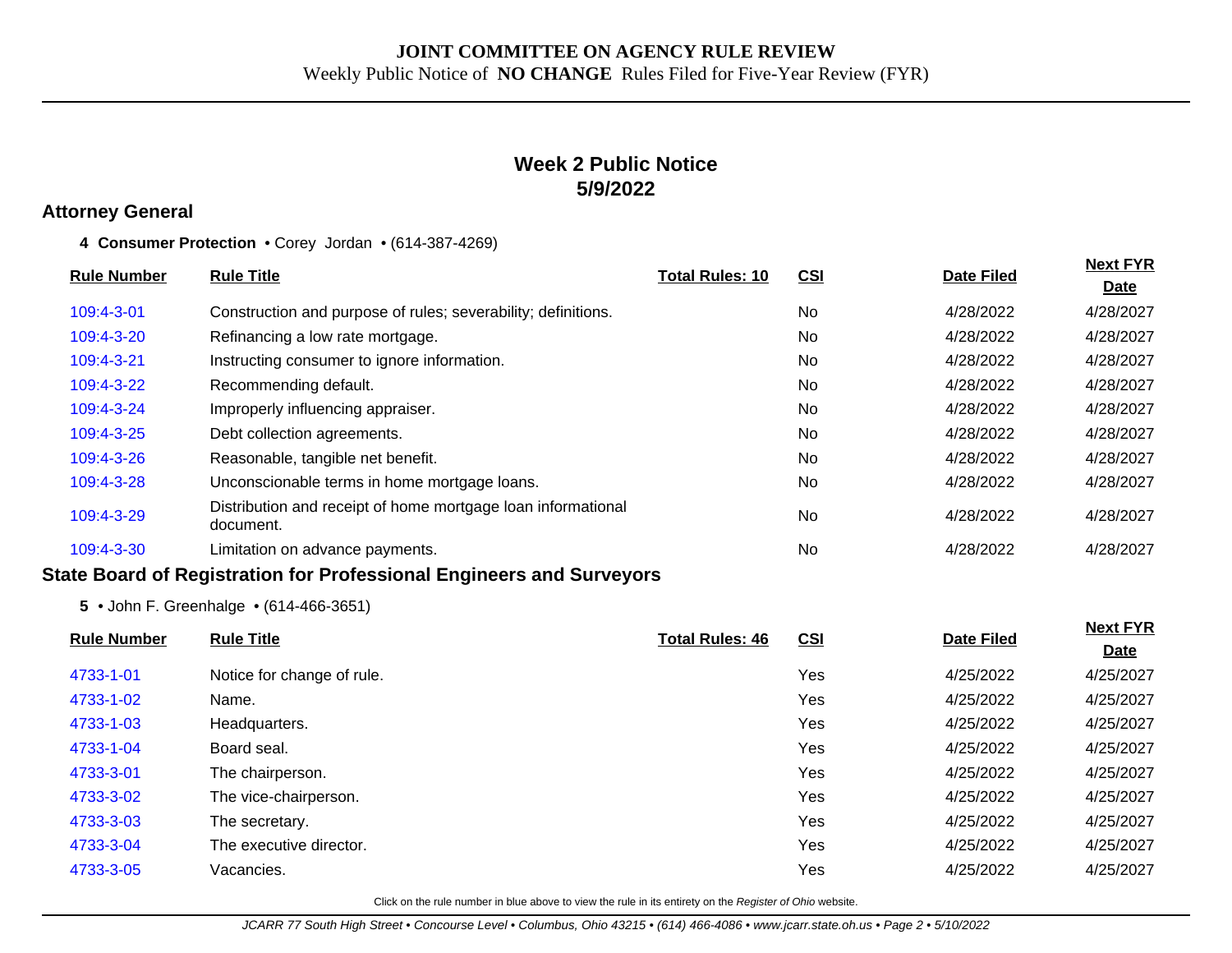| 4733-9-02  |                                                                                                          | Yes | 4/25/2022 | 4/25/2027 |
|------------|----------------------------------------------------------------------------------------------------------|-----|-----------|-----------|
|            | Acceptable engineering experience defined.                                                               |     |           |           |
| 4733-9-05  | Compliance with examination policies and procedures.                                                     | Yes | 4/25/2022 | 4/25/2027 |
| 4733-9-06  | Noncompliant conduct in association with examinations.                                                   | Yes | 4/25/2022 | 4/25/2027 |
| 4733-9-07  | Consequences of noncompliant conduct with examination<br>policies and procedures.                        | Yes | 4/25/2022 | 4/25/2027 |
| 4733-9-08  | Comity applications for noncompliant examinees.                                                          | Yes | 4/25/2022 | 4/25/2027 |
| 4733-17-01 | Form of application.                                                                                     | Yes | 4/25/2022 | 4/25/2027 |
| 4733-19-01 | Application, examination, registration and renewal fees.                                                 | Yes | 4/25/2022 | 4/25/2027 |
| 4733-20-01 | Voluntary certificate ceremony.                                                                          | Yes | 4/25/2022 | 4/25/2027 |
| 4733-21-01 | Certificate of registration.                                                                             | Yes | 4/25/2022 | 4/25/2027 |
| 4733-23-01 | Registrant's seal.                                                                                       | Yes | 4/25/2022 | 4/25/2027 |
| 4733-31-01 | Surveying defined.                                                                                       | Yes | 4/25/2022 | 4/25/2027 |
| 4733-35-01 | Preamble.                                                                                                | Yes | 4/25/2022 | 4/25/2027 |
| 4733-35-02 | Integrity.                                                                                               | Yes | 4/25/2022 | 4/25/2027 |
| 4733-35-03 | Responsibility to the public.                                                                            | Yes | 4/25/2022 | 4/25/2027 |
| 4733-35-04 | Public statements and certifications.                                                                    | Yes | 4/25/2022 | 4/25/2027 |
| 4733-35-05 | Conflict of interest.                                                                                    | Yes | 4/25/2022 | 4/25/2027 |
| 4733-35-06 | Solicitation of employment.                                                                              | Yes | 4/25/2022 | 4/25/2027 |
| 4733-35-07 | Improper conduct.                                                                                        | Yes | 4/25/2022 | 4/25/2027 |
| 4733-35-08 | Other jurisdiction.                                                                                      | Yes | 4/25/2022 | 4/25/2027 |
| 4733-35-09 | Records.                                                                                                 | Yes | 4/25/2022 | 4/25/2027 |
| 4733-37-02 | Research and investigation.                                                                              | Yes | 4/25/2022 | 4/25/2027 |
| 4733-37-06 | Descriptions.                                                                                            | Yes | 4/25/2022 | 4/25/2027 |
| 4733-37-07 | Subdivisions.                                                                                            | Yes | 4/25/2022 | 4/25/2027 |
| 4733-38-01 | Preamble.                                                                                                | Yes | 4/25/2022 | 4/25/2027 |
| 4733-38-02 | Research and investigation.                                                                              | Yes | 4/25/2022 | 4/25/2027 |
| 4733-38-03 | Monumentation.                                                                                           | Yes | 4/25/2022 | 4/25/2027 |
| 4733-38-04 | Measurement specifications.                                                                              | Yes | 4/25/2022 | 4/25/2027 |
| 4733-38-05 | Mortgage location survey plat.                                                                           | Yes | 4/25/2022 | 4/25/2027 |
| 4733-39-01 | Preamble.                                                                                                | Yes | 4/25/2022 | 4/25/2027 |
| 4733-39-02 | Definitions.                                                                                             | Yes | 4/25/2022 | 4/25/2027 |
|            | Click on the rule number in blue above to view the rule in its entirety on the Register of Ohio website. |     |           |           |

JCARR 77 South High Street • Concourse Level • Columbus, Ohio 43215 • (614) 466-4086 • www.jcarr.state.oh.us • Page 3 • 5/10/2022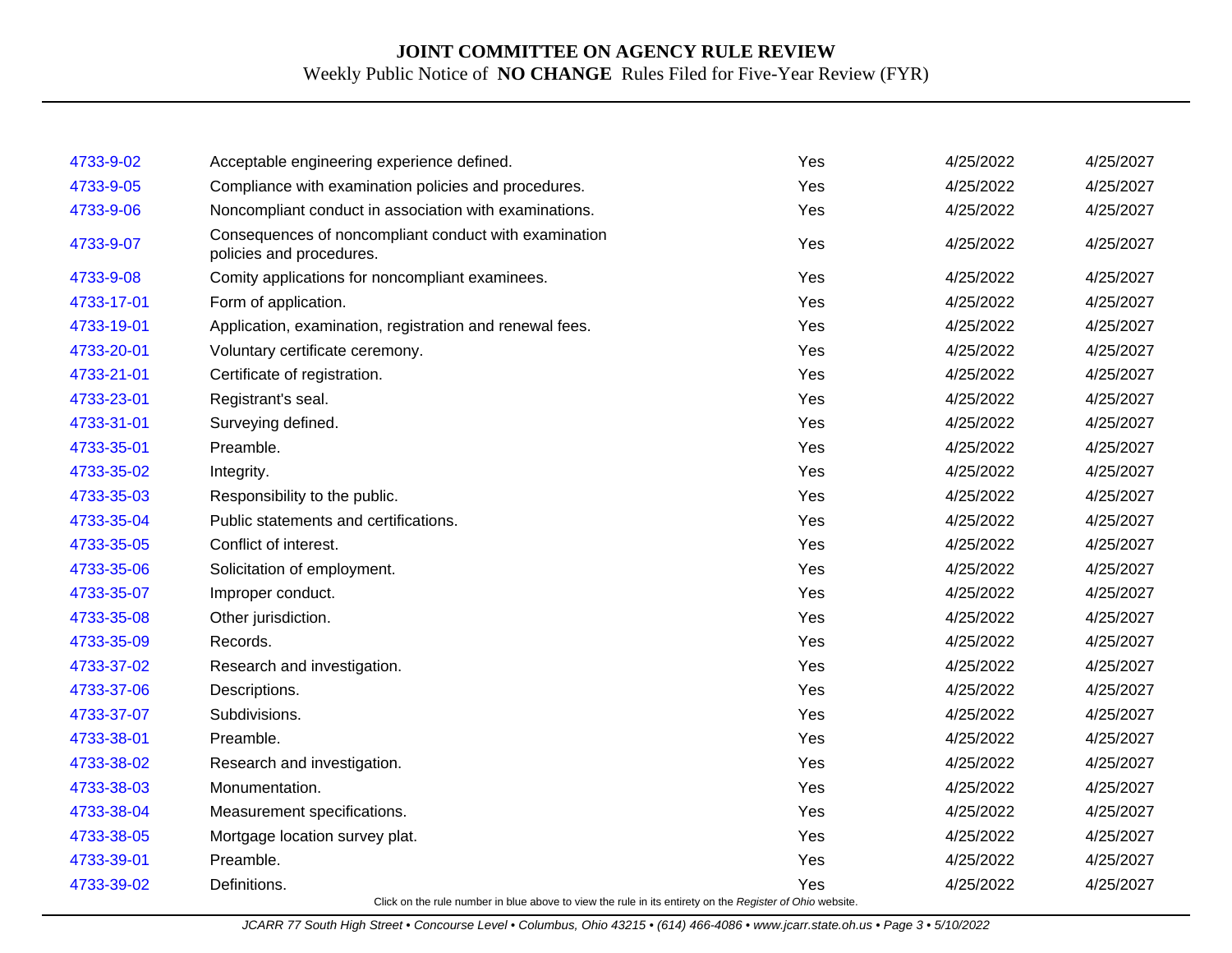| 4733-39-06 | Fees.                                                                                                                | Yes | 4/25/2022 | 4/25/2027 |
|------------|----------------------------------------------------------------------------------------------------------------------|-----|-----------|-----------|
| 4733-39-07 | Exemptions.                                                                                                          | Yes | 4/25/2022 | 4/25/2027 |
| 4733-40-01 | Definitions in accordance with section 1347.15 of the Revised<br>Code.                                               | Yes | 4/25/2022 | 4/25/2027 |
| 4733-40-02 | Procedures for accessing confidential personal information.                                                          | Yes | 4/25/2022 | 4/25/2027 |
| 4733-40-03 | Valid reasons for accessing confidential information.                                                                | Yes | 4/25/2022 | 4/25/2027 |
| 4733-40-04 | Confidentiality statements.                                                                                          | Yes | 4/25/2022 | 4/25/2027 |
| 4733-40-05 | Restricting and logging access to confidential personal<br>information in computerized personal information systems. | Yes | 4/25/2022 | 4/25/2027 |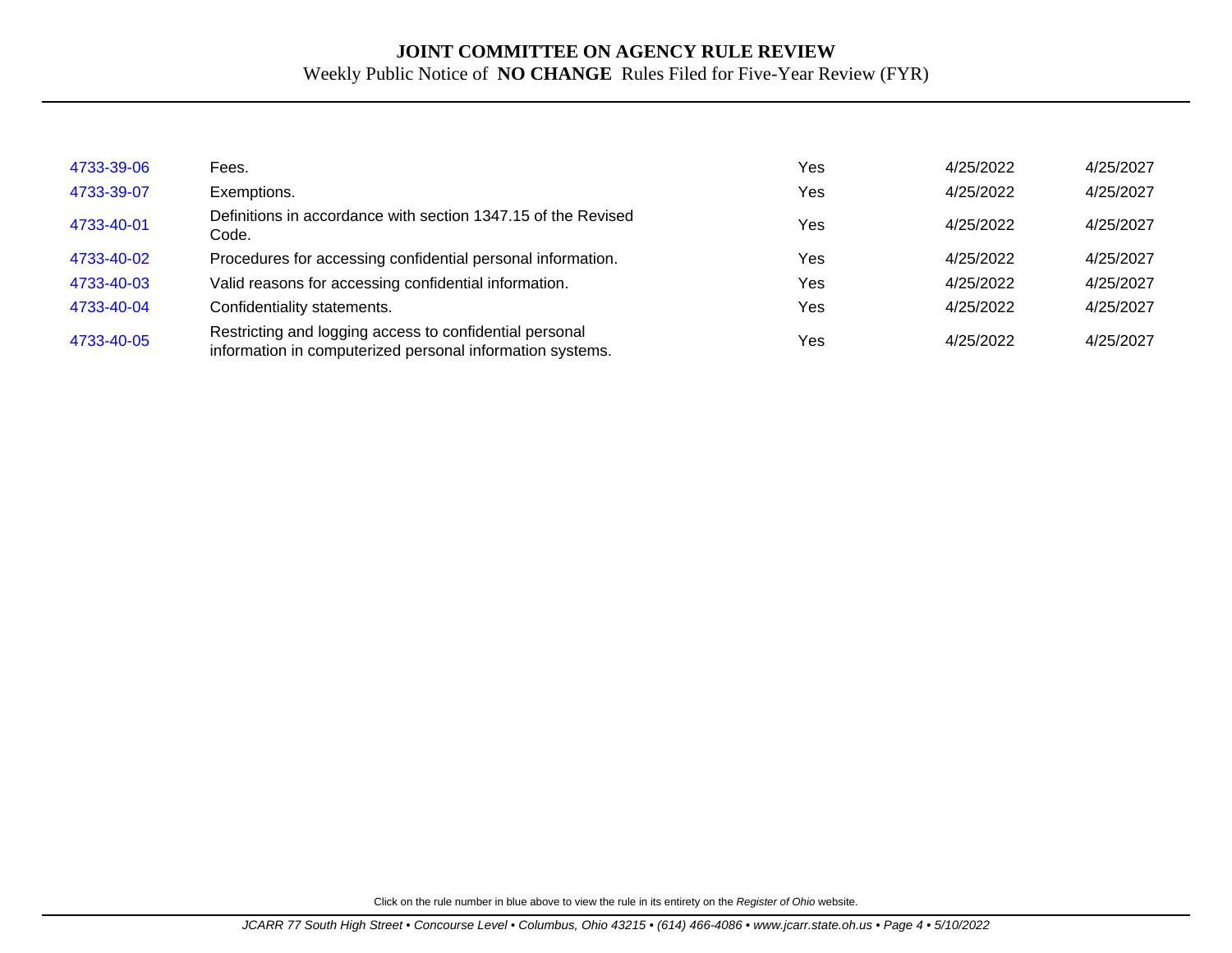## **Week 3 Public Notice 5/9/2022**

#### **Department of Health**

**6 Radiation Control** • Alicyn Carrel • (614-752-8451)

| <b>Rule Number</b> | <b>Rule Title</b>                               | <b>Total Rules: 27</b> | CSI | <b>Date Filed</b> | <b>Next FYR</b><br><b>Date</b> |
|--------------------|-------------------------------------------------|------------------------|-----|-------------------|--------------------------------|
| 3701:1-52-01       | Definitions.                                    |                        | Yes | 4/19/2022         | 4/19/2027                      |
| 3701:1-52-02       | Purpose and scope.                              |                        | Yes | 4/19/2022         | 4/19/2027                      |
| 3701:1-52-03       | Application for a specific license.             |                        | Yes | 4/19/2022         | 4/19/2027                      |
| 3701:1-52-04       | Specific licenses for irradiators.              |                        | Yes | 4/19/2022         | 4/19/2027                      |
| 3701:1-52-05       | Start of construction.                          |                        | Yes | 4/19/2022         | 4/19/2027                      |
| 3701:1-52-06       | Applications for exemptions.                    |                        | Yes | 4/19/2022         | 4/19/2027                      |
| 3701:1-52-07       | Performance criteria for sealed sources.        |                        | Yes | 4/19/2022         | 4/19/2027                      |
| 3701:1-52-08       | Access control.                                 |                        | Yes | 4/19/2022         | 4/19/2027                      |
| 3701:1-52-09       | Shielding.                                      |                        | Yes | 4/19/2022         | 4/19/2027                      |
| 3701:1-52-10       | Fire protection.                                |                        | Yes | 4/19/2022         | 4/19/2027                      |
| 3701:1-52-11       | Radiation monitors.                             |                        | Yes | 4/19/2022         | 4/19/2027                      |
| 3701:1-52-12       | Control of source movement.                     |                        | Yes | 4/19/2022         | 4/19/2027                      |
| 3701:1-52-13       | Irradiator pools.                               |                        | Yes | 4/19/2022         | 4/19/2027                      |
| 3701:1-52-14       | Source rack protection.                         |                        | Yes | 4/19/2022         | 4/19/2027                      |
| 3701:1-52-15       | Power failures.                                 |                        | Yes | 4/19/2022         | 4/19/2027                      |
| 3701:1-52-17       | Construction monitoring and acceptance testing. |                        | Yes | 4/19/2022         | 4/19/2027                      |
| 3701:1-52-18       | Training.                                       |                        | Yes | 4/19/2022         | 4/19/2027                      |
| 3701:1-52-19       | Operating and emergency procedures.             |                        | Yes | 4/19/2022         | 4/19/2027                      |
| 3701:1-52-21       | Radiation surveys.                              |                        | Yes | 4/19/2022         | 4/19/2027                      |
| 3701:1-52-22       | Detection of leaking sources.                   |                        | Yes | 4/19/2022         | 4/19/2027                      |
| 3701:1-52-23       | Inspection and maintenance.                     |                        | Yes | 4/19/2022         | 4/19/2027                      |
| 3701:1-52-24       | Pool water purity.                              |                        | Yes | 4/19/2022         | 4/19/2027                      |
| 3701:1-52-25       | Attendance during operation.                    |                        | Yes | 4/19/2022         | 4/19/2027                      |
| 3701:1-52-26       | Entering and leaving the radiation room.        |                        | Yes | 4/19/2022         | 4/19/2027                      |
|                    |                                                 |                        |     |                   |                                |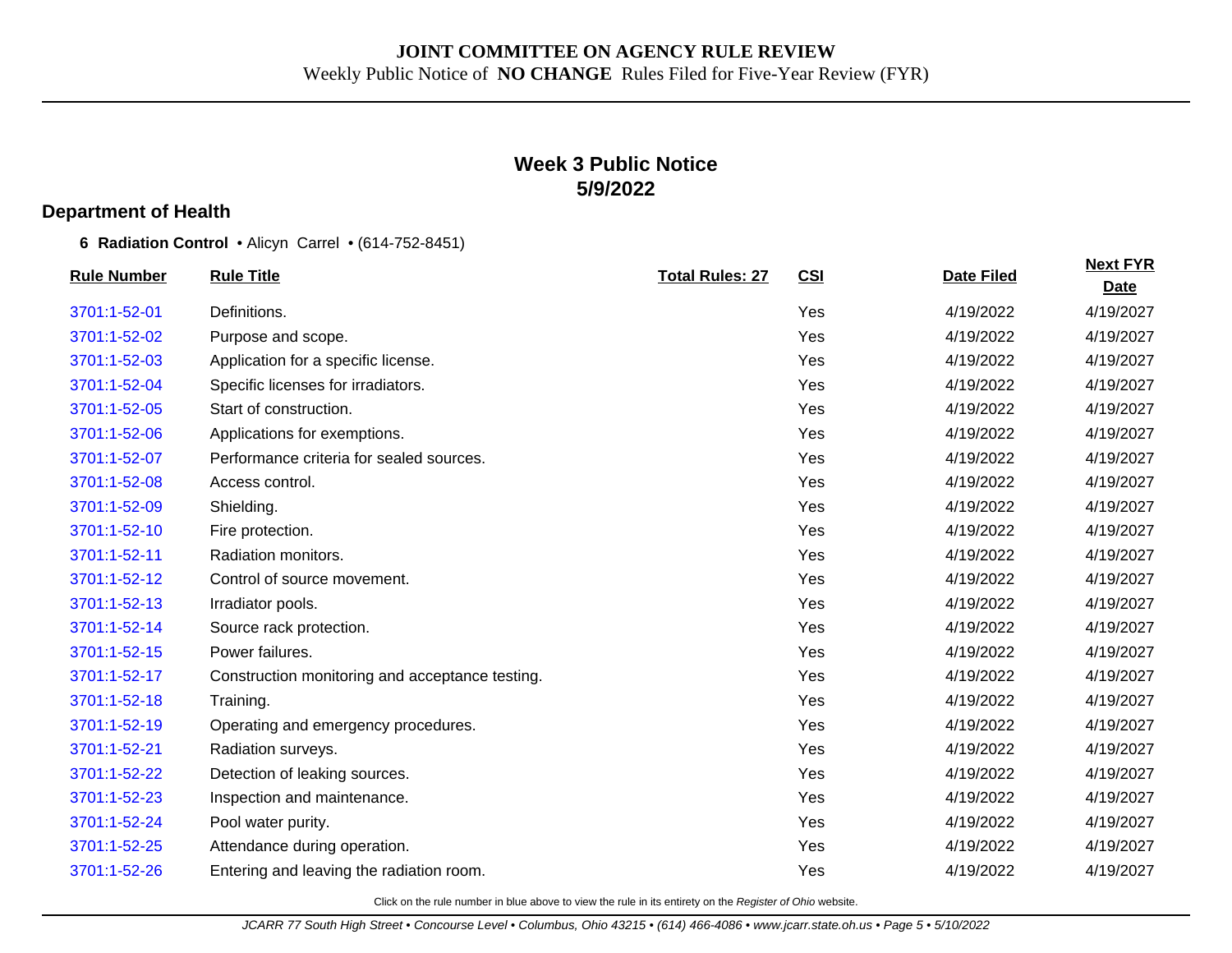| 3701:1-52-27                           | Irradiation of explosive or flammable material.                                                          |                        | Yes            | 4/19/2022         | 4/19/2027                      |
|----------------------------------------|----------------------------------------------------------------------------------------------------------|------------------------|----------------|-------------------|--------------------------------|
| 3701:1-52-28                           | Records and retention periods.                                                                           |                        | Yes            | 4/19/2022         | 4/19/2027                      |
| 3701:1-52-29                           | Reports.                                                                                                 |                        | Yes            | 4/19/2022         | 4/19/2027                      |
|                                        | Department of Job and Family Services - Unemployment Compensation                                        |                        |                |                   |                                |
|                                        | 7 • Michael Lynch • (614-466-8376)                                                                       |                        |                |                   |                                |
| <b>Rule Number</b>                     | <b>Rule Title</b>                                                                                        | <b>Total Rules: 1</b>  | <b>CSI</b>     | <b>Date Filed</b> | <b>Next FYR</b><br><b>Date</b> |
| 4141-5-05                              | Work relief or work training program exclusion.                                                          |                        | <b>No</b>      | 4/20/2022         | 4/20/2027                      |
| <b>Department of Natural Resources</b> |                                                                                                          |                        |                |                   |                                |
|                                        | 8 Division of Parks and Watercraft • Brian Becker • ((614) 265-6861)                                     |                        |                |                   |                                |
| <b>Rule Number</b>                     | <b>Rule Title</b>                                                                                        | <b>Total Rules: 2</b>  | <b>CSI</b>     | <b>Date Filed</b> | <b>Next FYR</b><br><b>Date</b> |
| 1501:46-1-03                           | Areas administered as state parks.                                                                       |                        | <b>No</b>      | 4/19/2022         | 4/19/2027                      |
| 1501:46-9-06                           | Area noise.                                                                                              |                        | <b>No</b>      | 4/19/2022         | 4/19/2027                      |
|                                        | 9 Division of Watercraft and Waterways • Brian Becker • ((614) 265-6861)                                 |                        |                |                   |                                |
| <b>Rule Number</b>                     | <b>Rule Title</b>                                                                                        | <b>Total Rules: 4</b>  | <b>CSI</b>     | <b>Date Filed</b> | <b>Next FYR</b><br><b>Date</b> |
| 1501:47-3-11                           | Air propelled powercraft, hovercraft.                                                                    |                        | <b>No</b>      | 4/19/2022         | 4/19/2027                      |
| 1501:47-7-01                           | Exception to rules.                                                                                      |                        | No             | 4/19/2022         | 4/19/2027                      |
| 1501:47-7-03                           | Vessels and operations on waterways within the jurisdiction of<br>the city of Columbus, Franklin county. |                        | <b>No</b>      | 4/19/2022         | 4/19/2027                      |
| 1501:47-7-08                           | On the waters of Clearfork reservoir, Richland county.                                                   |                        | <b>No</b>      | 4/19/2022         | 4/19/2027                      |
|                                        | <b>Environmental Review Appeals Commission</b>                                                           |                        |                |                   |                                |
|                                        | 10 • Julie A. Slane • (614-466-8950)                                                                     |                        |                |                   |                                |
| <b>Rule Number</b>                     | <b>Rule Title</b>                                                                                        | <b>Total Rules: 19</b> | <b>CSI</b>     | <b>Date Filed</b> | Withdrawn<br><b>Date</b>       |
| 3746-1-01                              | Definitions: General.                                                                                    | <b>WITHDRAWN</b>       | No.            | 4/21/2022         | 5/6/2022                       |
| 3746-1-02                              | Jurisdictional bases.                                                                                    | <b>WITHDRAWN</b>       | No.            | 4/21/2022         | 5/6/2022                       |
| 3746-3-01                              | Power of the commission to issue rules: procedure.                                                       | <b>WITHDRAWN</b>       | N <sub>0</sub> | 4/21/2022         | 5/6/2022                       |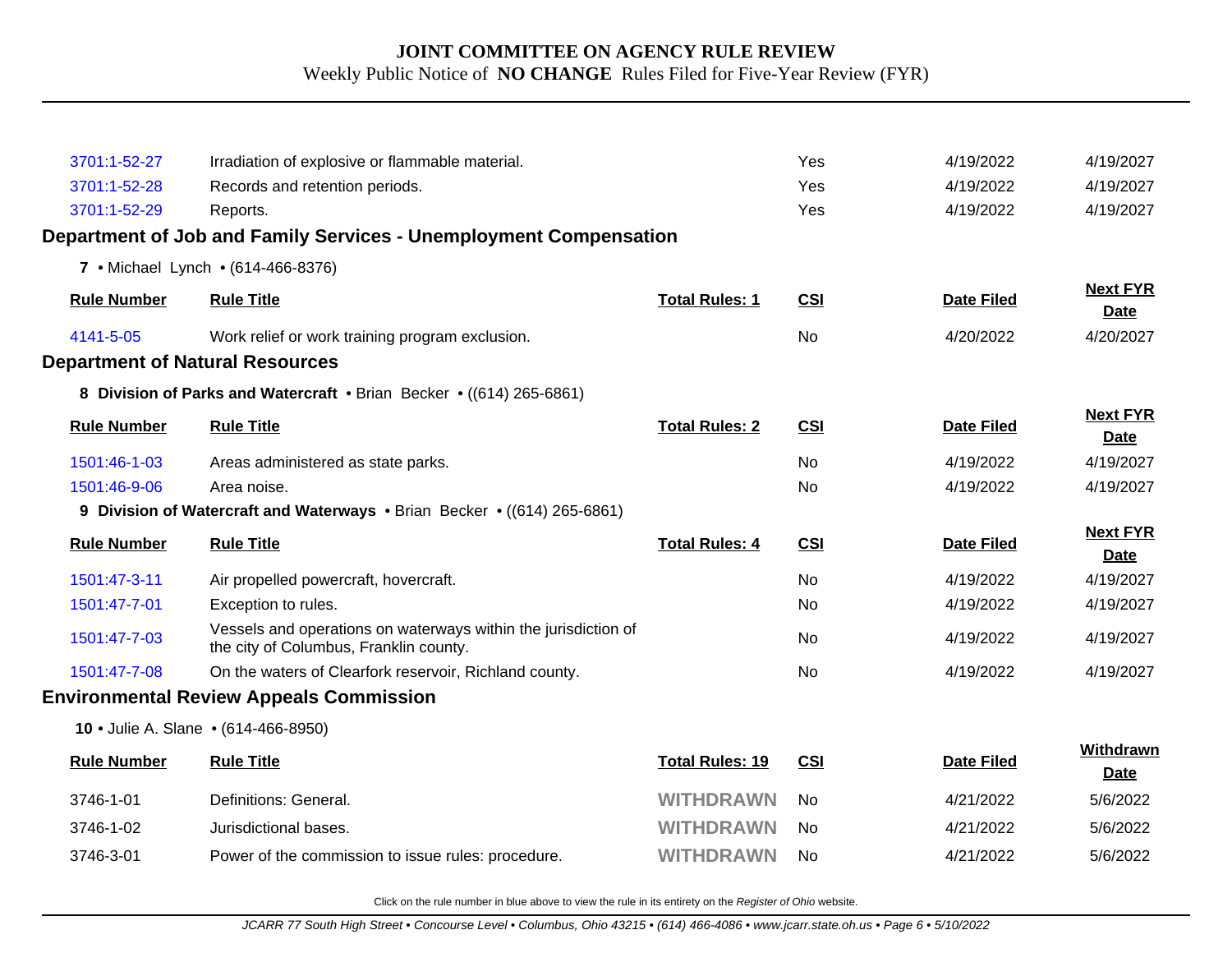| 3746-3-02                            | Regulations; scope.                                                                                                  | <b>WITHDRAWN</b>       | No         | 4/21/2022         | 5/6/2022          |
|--------------------------------------|----------------------------------------------------------------------------------------------------------------------|------------------------|------------|-------------------|-------------------|
| 3746-3-03                            | Quorum.                                                                                                              | <b>WITHDRAWN</b>       | <b>No</b>  | 4/21/2022         | 5/6/2022          |
| 3746-3-04                            | Case file.                                                                                                           | <b>WITHDRAWN</b>       | <b>No</b>  | 4/21/2022         | 5/6/2022          |
| 3746-3-05                            | Registry.                                                                                                            | <b>WITHDRAWN</b>       | No         | 4/21/2022         | 5/6/2022          |
| 3746-3-06                            | Trade secrets.                                                                                                       | <b>WITHDRAWN</b>       | No         | 4/21/2022         | 5/6/2022          |
| 3746-3-07                            | The secretary to the commission: duties.                                                                             | <b>WITHDRAWN</b>       | No         | 4/21/2022         | 5/6/2022          |
| 3746-3-08                            | Standards of conduct and suspension.                                                                                 | <b>WITHDRAWN</b>       | No         | 4/21/2022         | 5/6/2022          |
| 3746-3-09                            | Ex parte communication.                                                                                              | <b>WITHDRAWN</b>       | No         | 4/21/2022         | 5/6/2022          |
| 3746-3-10                            | Participation by state employees.                                                                                    | <b>WITHDRAWN</b>       | No         | 4/21/2022         | 5/6/2022          |
| 3746-3-11                            | Restrictions as to former employees.                                                                                 | <b>WITHDRAWN</b>       | No         | 4/21/2022         | 5/6/2022          |
| 3746-3-13                            | Business day.                                                                                                        | <b>WITHDRAWN</b>       | <b>No</b>  | 4/21/2022         | 5/6/2022          |
| 3746-3-15                            | Definitions for accessing confidential personal information.                                                         | <b>WITHDRAWN</b>       | No         | 4/21/2022         | 5/6/2022          |
| 3746-3-16                            | Procedures for accessing confidential personal information.                                                          | <b>WITHDRAWN</b>       | <b>No</b>  | 4/21/2022         | 5/6/2022          |
| 3746-3-17                            | Valid reasons for accessing confidential personal information.                                                       | <b>WITHDRAWN</b>       | No         | 4/21/2022         | 5/6/2022          |
| 3746-3-18                            | Confidentiality statutes.                                                                                            | <b>WITHDRAWN</b>       | No         | 4/21/2022         | 5/6/2022          |
| 3746-3-19                            | Restricting and logging access to confidential personal<br>information in computerized personal information systems. | <b>WITHDRAWN</b>       | <b>No</b>  | 4/21/2022         | 5/6/2022          |
| 11 • Julie A. Slane • (614-466-8950) |                                                                                                                      |                        |            |                   |                   |
| <b>Rule Number</b>                   | <b>Rule Title</b>                                                                                                    | <b>Total Rules: 30</b> | <b>CSI</b> | <b>Date Filed</b> | Withdrawn<br>Date |
| 3746-5-01                            | Parties to an appeal.                                                                                                | <b>WITHDRAWN</b>       | <b>No</b>  | 4/21/2022         | 5/6/2022          |
| 3746-5-02                            | Denomination of parties.                                                                                             | <b>WITHDRAWN</b>       | No         | 4/21/2022         | 5/6/2022          |
| 3746-5-03                            | Filing the notice of appeal.                                                                                         | <b>WITHDRAWN</b>       | <b>No</b>  | 4/21/2022         | 5/6/2022          |
| 3746-5-04                            | Contents of the notice of appeal.                                                                                    | <b>WITHDRAWN</b>       | No         | 4/21/2022         | 5/6/2022          |
| 3746-5-05                            | Notice of appeal - Effect of failure to comply with statute.                                                         | <b>WITHDRAWN</b>       | No         | 4/21/2022         | 5/6/2022          |
| 3746-5-06                            | Amendment of notice of appeal.                                                                                       | <b>WITHDRAWN</b>       | No         | 4/21/2022         | 5/6/2022          |
| 3746-5-07                            | Joinder.                                                                                                             | <b>WITHDRAWN</b>       | No         | 4/21/2022         | 5/6/2022          |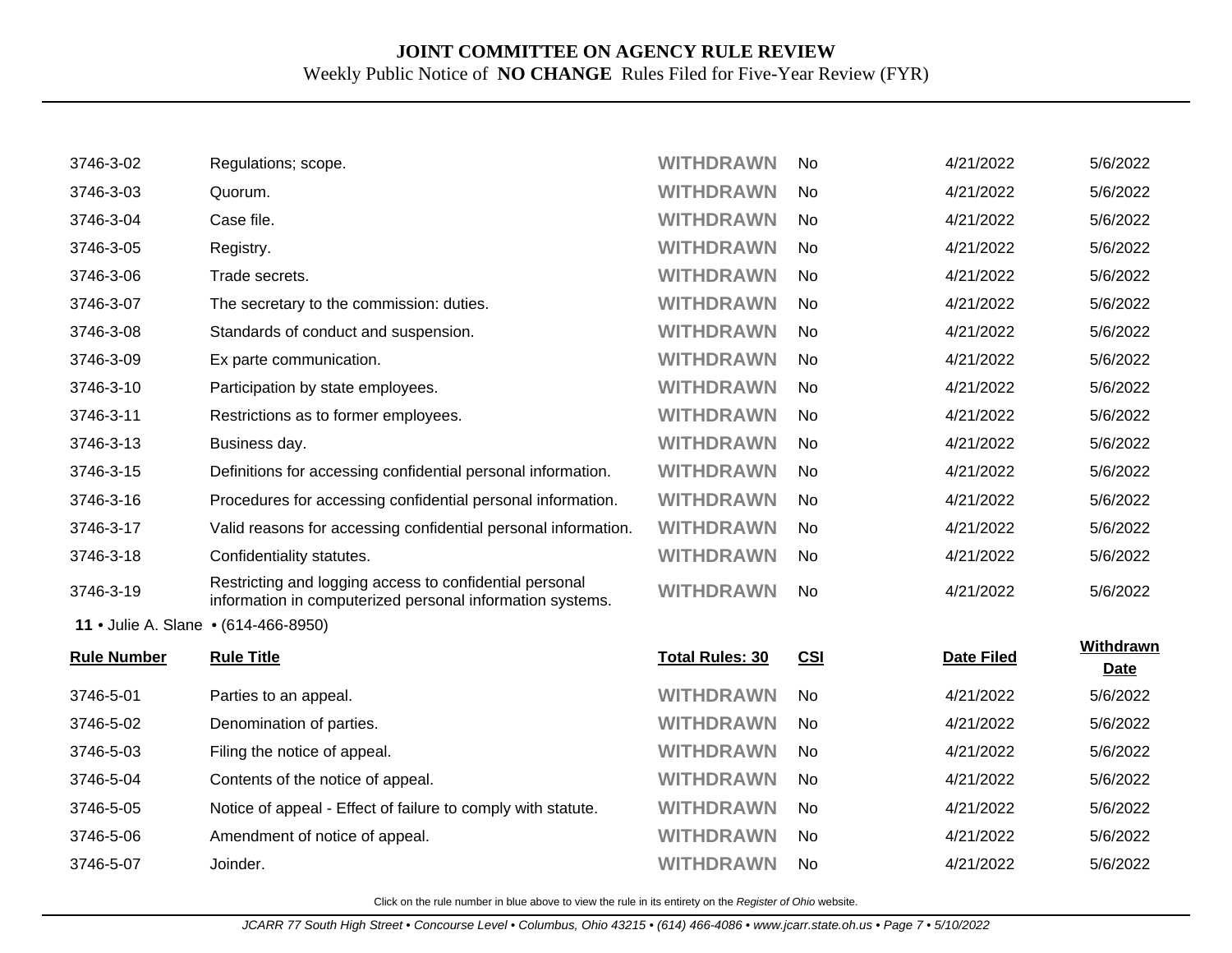| <b>Rule Number</b> | <b>Rule Title</b>                              | <b>Total Rules: 7</b> | CSI       | <b>Date Filed</b> | <b>Date</b>     |
|--------------------|------------------------------------------------|-----------------------|-----------|-------------------|-----------------|
|                    | 12 . Mary Beth Foley . (614-628-8444)          |                       |           |                   | <b>Next FYR</b> |
|                    | <b>Ohio Police and Fire Pension Fund</b>       |                       |           |                   |                 |
| 3746-5-30          | Dismissal of actions.                          | <b>WITHDRAWN</b>      | No.       | 4/21/2022         | 5/6/2022        |
| 3746-5-29          | View of premises.                              | <b>WITHDRAWN</b>      | No        | 4/21/2022         | 5/6/2022        |
| 3746-5-28          | Issue briefing.                                | <b>WITHDRAWN</b>      | No        | 4/21/2022         | 5/6/2022        |
| 3746-5-27          | Format of briefs.                              | <b>WITHDRAWN</b>      | No.       | 4/21/2022         | 5/6/2022        |
| 3746-5-26          | Motions.                                       | <b>WITHDRAWN</b>      | <b>No</b> | 4/21/2022         | 5/6/2022        |
| 3746-5-25          | Form of motions, memoranda, and other filings. | <b>WITHDRAWN</b>      | No.       | 4/21/2022         | 5/6/2022        |
| 3746-5-24          | Prehearing conference.                         | <b>WITHDRAWN</b>      | <b>No</b> | 4/21/2022         | 5/6/2022        |
| 3746-5-23          | Bonds.                                         | <b>WITHDRAWN</b>      | No.       | 4/21/2022         | 5/6/2022        |
| 3746-5-22          | Expedited stays.                               | <b>WITHDRAWN</b>      | <b>No</b> | 4/21/2022         | 5/6/2022        |
| 3746-5-21          | Stays.                                         | <b>WITHDRAWN</b>      | No        | 4/21/2022         | 5/6/2022        |
| 3746-5-20          | Extension of time for filings.                 | <b>WITHDRAWN</b>      | No.       | 4/21/2022         | 5/6/2022        |
| 3746-5-19          | Computation of time.                           | <b>WITHDRAWN</b>      | No        | 4/21/2022         | 5/6/2022        |
| 3746-5-18          | Electronic filing.                             | <b>WITHDRAWN</b>      | No.       | 4/21/2022         | 5/6/2022        |
| 3746-5-17          | Requirement for signature.                     | <b>WITHDRAWN</b>      | No.       | 4/21/2022         | 5/6/2022        |
| 3746-5-16          | Filing and service of documents.               | <b>WITHDRAWN</b>      | <b>No</b> | 4/21/2022         | 5/6/2022        |
| 3746-5-15          | Designation of lead counsel.                   | <b>WITHDRAWN</b>      | No.       | 4/21/2022         | 5/6/2022        |
| 3746-5-14          | Record address.                                | <b>WITHDRAWN</b>      | <b>No</b> | 4/21/2022         | 5/6/2022        |
| 3746-5-13          | Certification of record to the commission.     | <b>WITHDRAWN</b>      | No        | 4/21/2022         | 5/6/2022        |
| 3746-5-12          | Appearances and withdrawals.                   | <b>WITHDRAWN</b>      | No.       | 4/21/2022         | 5/6/2022        |
| 3746-5-11          | Answer to the notice of appeal.                | <b>WITHDRAWN</b>      | No        | 4/21/2022         | 5/6/2022        |
| 3746-5-10          | Substitution of parties.                       | <b>WITHDRAWN</b>      | No.       | 4/21/2022         | 5/6/2022        |
| 3746-5-09          | Consolidation of proceedings.                  | <b>WITHDRAWN</b>      | No.       | 4/21/2022         | 5/6/2022        |
| 3746-5-08          | Intervention.                                  | <b>WITHDRAWN</b>      | No.       | 4/21/2022         | 5/6/2022        |
|                    |                                                |                       |           |                   |                 |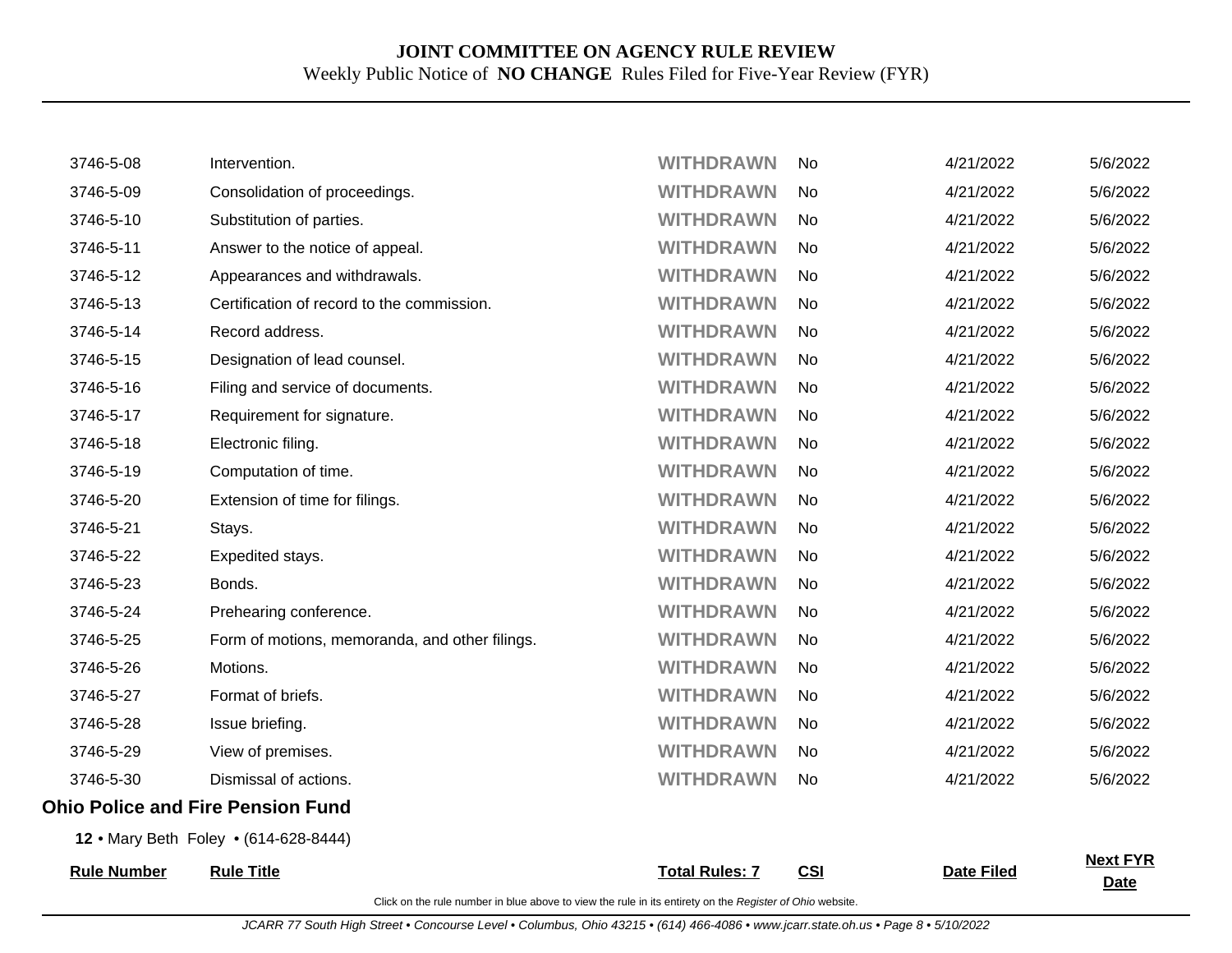| 742-1-02 | Member minimum medical testing and diagnostic procedures.                                               | No        | 4/18/2022 | 4/18/2027 |
|----------|---------------------------------------------------------------------------------------------------------|-----------|-----------|-----------|
| 742-3-05 | Disability benefits procedure.                                                                          | No        | 4/18/2022 | 4/18/2027 |
| 742-3-09 | Subsequent public employment of individuals retired under one<br>of the Ohio public retirement systems. | No        | 4/18/2022 | 4/18/2027 |
| 742-3-29 | Mandatory direct deposit.                                                                               | No        | 4/18/2022 | 4/18/2027 |
| 742-4-09 | Calculation of interest.                                                                                | No        | 4/18/2022 | 4/18/2027 |
| 742-7-09 | Payment of medicare part "B" premium; treatment of medicare<br>part "B" payment.                        | <b>No</b> | 4/18/2022 | 4/18/2027 |
| 742-9-15 | Calculation of penalties/interest.                                                                      | <b>No</b> | 4/18/2022 | 4/18/2027 |